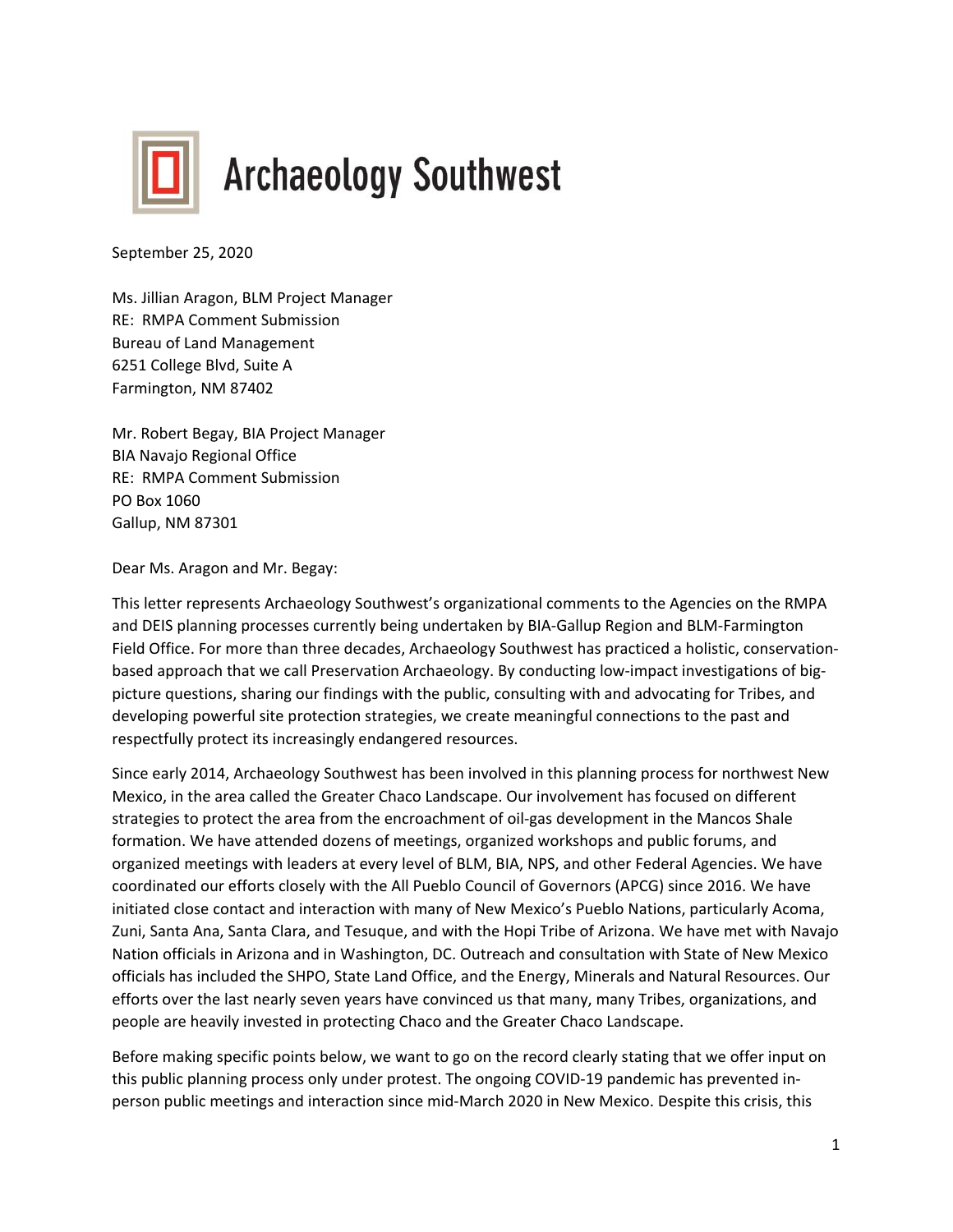planning process has hardly slowed down. Extension of the original late May 2020 deadline was welcomed, but the current September 25 deadline we are forced to respond to here is problematic. Most of the Tribes and Pueblos directly affected by the Agencies' plans for this vast area around Chaco Canyon lack broadband internet capability, and were therefore prevented from taking part in the Agencies' virtual meetings in May and September. This planning process should be immediately halted until the pandemic is over and New Mexico has returned to a more normal state of daily life.

Archaeology Southwest is part of a larger group effort with our partners to submit comments on this planning process to the Agencies. We have participated in the development of the detailed comments and attachments included with that group's submission. We do not intend to reiterate specific content from that package here.

Rather, we want to emphasize the most important lessons learned over the last seven years and the most pressing concerns for the protection of Greater Chaco and its amazing and irreplaceable cultural and historic resources. We enumerate our comments below.

- 1. The Agencies must do a much better job consulting with the Pueblos and Tribes who are the descendant communities to the ancient sites and landscapes across the Greater Chaco Landscape and the primary residents of the region subject to oil-gas development. Over and over during meetings over the last seven years, Tribal representatives have made this specific point. The Federal Agencies have a specific responsibility to consult with Tribes under both the National Environmental Policy Act (NEPA) and the National Historic Preservation Act (NHPA), among other laws and regulations. We know that the Tribes speak for themselves on this matter and all others, but we wish to support and amplify their voices nevertheless.
- 2. Given the long timeframe under which this planning process has unfolded, from 2014 to 2020, over seven calendar years, and the importance of the Greater Chaco Landscape to many Pueblos and Tribes, it is unfathomable for the Agencies to rush to complete this process in the absence of ethnographic-cultural data. The Tribes have pushed for years to have the Agencies complete a detailed study, and the funding was finally procured in 2018 by BLM. Unfortunately, it is now 2020, and very little work has been completed with the project funds. Additional funding came through the 2019 Department of Interior appropriations bill, with \$1 million earmarked for Tribal cultural-ethnographic work. Because of the pandemic, however, no work has been completed with these funds. We are compelled to ask: Why not wait to finish the current planning process until at least some results are available from these studies? Our work with the Pueblo of Acoma in 2018 revealed dozens of Acoma TCPs across different locales of Greater Chaco. A summary of the Acoma report will be made available as an attachment to this letter. It seems very likely that many additional cultural sites and TCPs of concern to Tribes will be identified over the next few years. These findings will undoubtedly impact oil-gas leasing patterns in the area.
- 3. The RMPA mentions the use of LiDAR to detect ancient roads and other subtle landscape features across Greater Chaco. We urge the BLM and BIA to make use of all available LiDAR on each and every lease parcel at the evaluation stage. We recommend that this detailed LiDAR assessment at the leasing level be written into the RMPA document.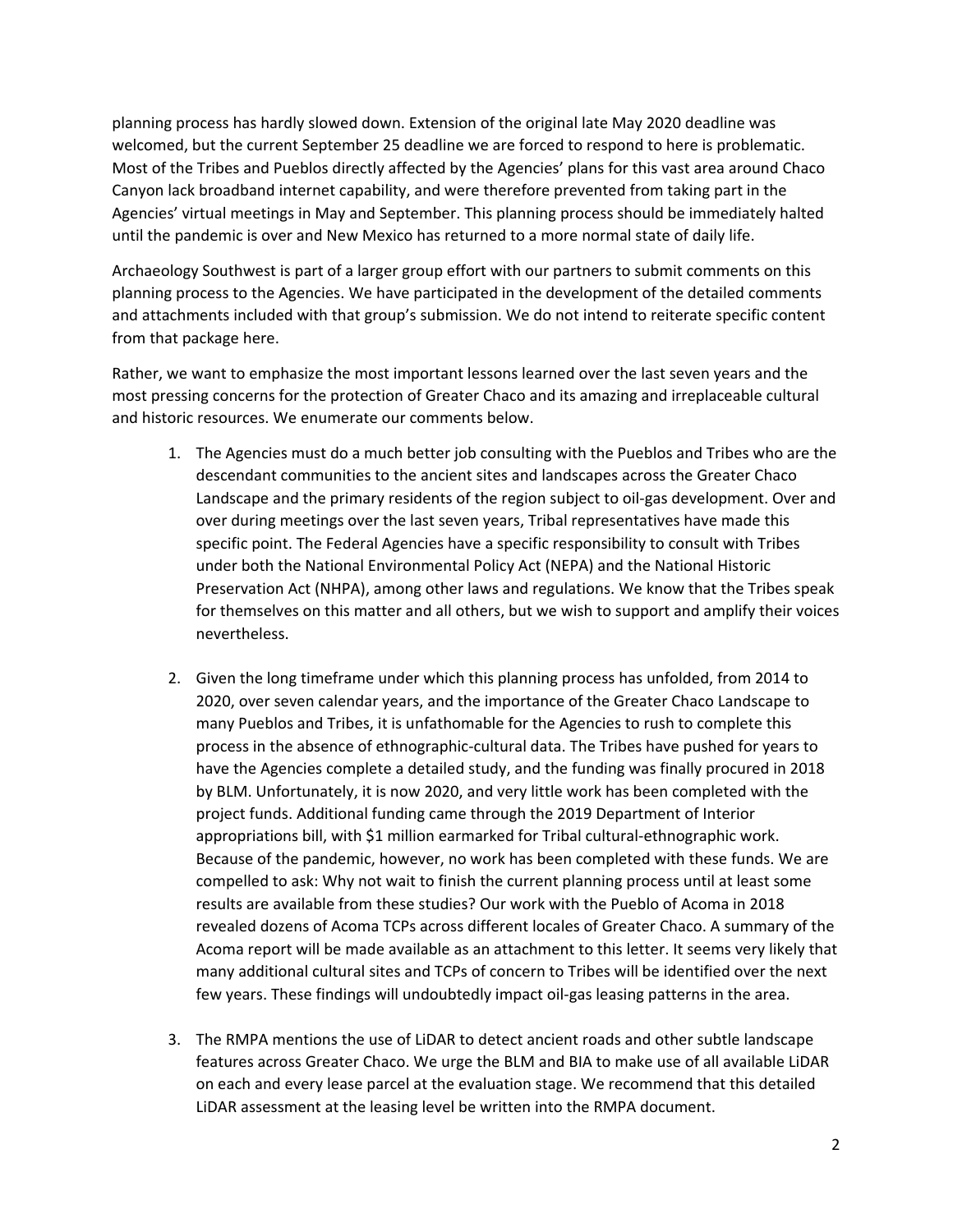- 4. Of the alternatives detailed in the planning documents, the Agencies have signaled a preference for Alternative C. No subalternative has been identified as preferred, so it is unclear which C variation might be chosen. We think Alternative C is a bad choice from a preservation standpoint. We would encourage the Agencies to choose Alternative B-1. This option is not all that we would recommend. Still, Alternative B-1 most closely approximates the zone of protection that was passed in the US House in 2019 and is pending in the Senate.
- 5. Regarding the 10-mile protection zone around Chaco Park, Archaeology Southwest recently completed a reconnaissance project in the area. The preliminary report is attached to this letter. The basic finding of the project is that the 10-mile zone contains numerous clusters of sites, some of which form discrete spatially-temporal communities, that merit greater protection. The project focused on locales in the north, northwest, and northeast portions of the 10-mile zone and identified six site clusters or communities (including Pierre's and Escavada). These areas represent just a sample of the site clusters and communities that exist in the 10-mile zone and for which adequate assessment of indirect and cumulative effects has **not** been completed. This leads logically, then, to the next point—the Agencies must choose Alternative B-1 in their final RMPA and EIS document. B-1 is the only alternative that would provide the protection that sites, site clusters, and communities in the 10-mile zone merit. None of these site clusters or communities will be adequately protected if the 10-mile zone is reduced to 0, 2, or 4 miles (part of the range of options in the RMPA alternatives). Further, BLM lacks any ethnographic information about the importance of these site clusters and communities to modern-day Pueblos and Tribes information that the ongoing ethnographic studies funded by BLM and DOI-BIA will provide.
- 6. Building on the concerns raised under Item 5 (10-mile protection zone), the RMPA document fails to address the indirect and cumulative effects of the oil-gas industrial intrusion into the sacred landscapes of Greater Chaco. Van Dyke's 2017 study clearly shows the impacts to the Pierre's Community, even though it was supposed to be protected by a specific ACEC. Our work in the 10-mile zone shows that many other site clusters and communities are present across Greater Chaco. As the density of oil-gas well pads, pipelines, and other infrastructure is expected to increase over the next decade, these communities and clusters will continue to see effects, and the integrity of these places, as defined under the NHPA, will decline.
- 7. We urge the Agencies to make use of the extensive site database that exists for Greater Chaco at the leasing level. Our 10-mile protection zone study drew on these data. In our view, instead of being reactive to the lease parcels that are nominated by oil-gas companies, the Agencies should be *proactive* on leasing. This would entail completing a pre-leasing assessment of locales across Greater Chaco, drawing upon the NMCRIS and BLM site database to identify areas that have high cultural site densities. This process would also involve careful assessment of the LiDAR data that are already in hand. The final part of this process would involve use of ethnographic data and would allow for Tribal team members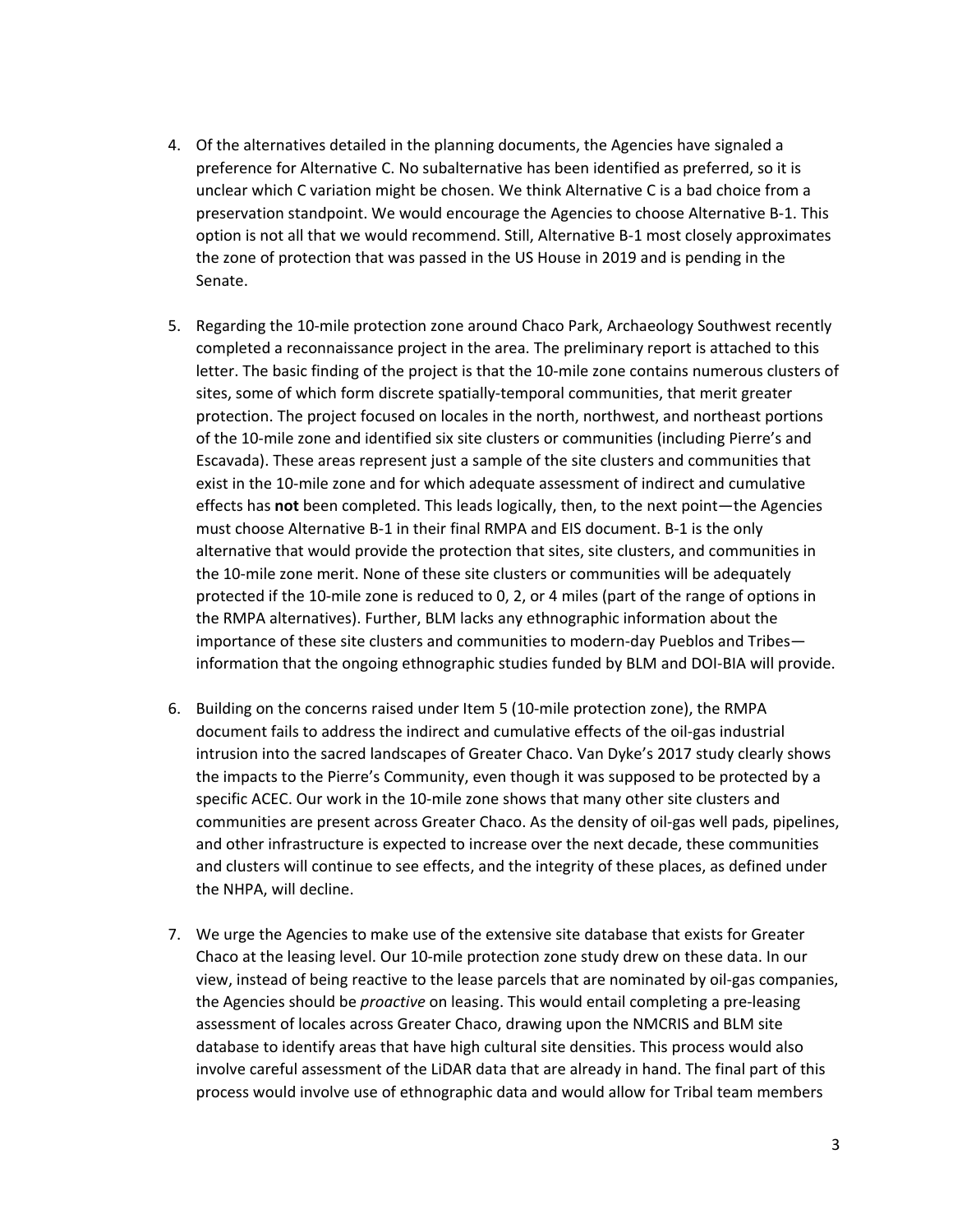to visit potential lease areas. This proactive process could then exclude culturally sensitive areas and would point to potential lease areas that are not of cultural concern.

Our preliminary report on work in the Chaco 10-mile zone is attached. The effort continues beyond this planning process deadline. Ultimately, Archaeology Southwest will submit a formal proposal to BLM to create additional zones of protection, either ACECs or another designation, focused on cultural-historic communities and site clusters across Greater Chaco.

Sincenely F. Reed

**Preservation Archaeologist** Chaco Scholar at Salmon Ruins Museum

Attachments (2)

Cc:

Alicia Ortega, Executive Director, All-Pueblo Council of Governors Jeff Pappas, PhD, New Mexico State Historic Preservation Officer Michelle Ensey, New Mexico Deputy State Historic Preservation Officer, State Archaeologist Denise Robertson, Superintendent, Chaco Culture National Historical Park Bill Marzella, Marzella, Program Analyst-BLM Liaison, Advisory Council on Historic Preservation Erik Simpson, Archaeologist, BLM-FFO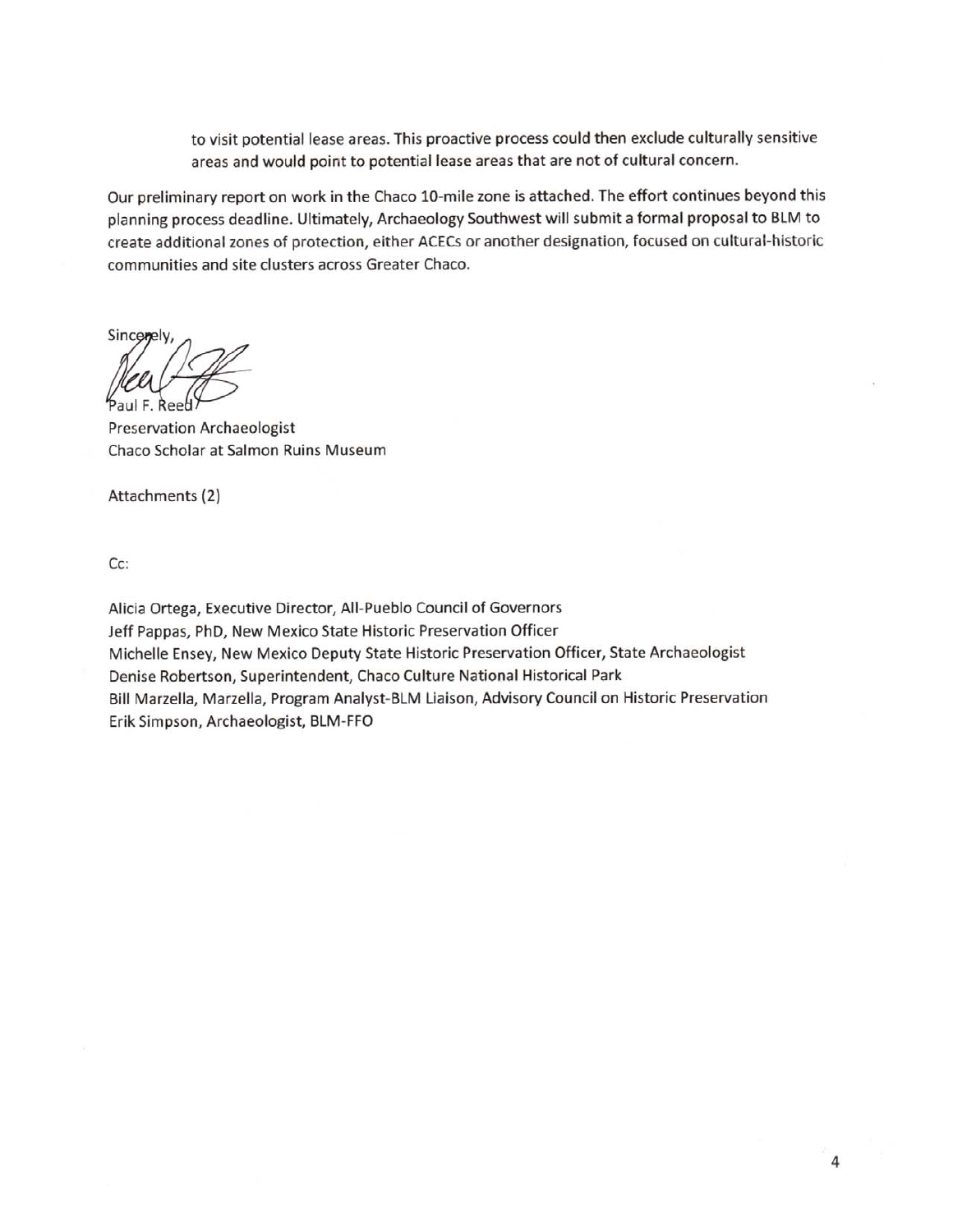## **An Archaeological Reconnaissance of Chaco's 10-Mile Zone of Protection**

Paul F. Reed, Archaeology Southwest September 2020

The 10-mile protection zone in the Greater Chaco Landscape surrounding Chaco Culture National Historic Park (henceforth, Chaco Park) contains roughly 4,200 known archaeological and historic sites (Figure 1). The 2019 House bill (HR 2181) and pending Senate companion bill, known as the Chaco Cultural Heritage Protection Act, will offer permanent protection for these areas, once passed.

The 4,200 sites speak to episodic use of the area by diverse cultural groups (Paleoindian, Archaic, Puebloan, Navajo, and others) from roughly 10,000 BCE to the present. Because less than 20 percent of the area enclosed by the 10-mile zone of protection put forth in the legislation has been surveyed, the actual site count is undoubtedly much higher. In addition, very little recent ethnographic work has been undertaken with any Tribal groups, aside from the Pueblo of Acoma's 2018 project with Archaeology Southwest. Given the dozens of traditional cultural properties (TCPs) revealed during Acoma's pilot project, there are probably hundreds, if not thousands, of TCPs and other Tribal cultural sites that have not yet been identified across Greater Chaco.

At least 10 significant ancient Chacoan-Pueblo communities are known to lie within and just beyond the 10-mile zone around Chaco Park. These include the Bis san'ni Community, located a few miles northeast of Chetro Ketl, and the Pierre's Community, located up the Great North Road, at about the edge of the 10-mile protection zone. A linear community lies along the Ah-Shi-Sle-Pah road, which originates at Penasco Blanco and trends to the northwest for more than 25 kilometers (19 miles). Most of this linear ancient community lies within the 10-mile protection zone. Additional Chacoan communities within the 10-mile zone include Casa del Rio, Bee Burrow, Kin Indian-Escavada-Greasy Hill, Greenlee, Indian Creek, Mesa Tierra, and Tse Lichii'. As described below, these are significant sites—the characteristics and condition of which the Bureau of Land Management (BLM) has an obligation to fully document during this RMPA process:

● The ancient Pueblo community at Bis san'ni comprises at least 40 sites in a roughly 4 km-square or roughly 1000-acre area. Other groups, including Archaic period peoples and Navajo residents, have contributed sites to the community total of about 60. This community lies about 5 miles northeast of Pueblo Bonito. The core of the site is a Chaco great house with about 40 rooms and 5 kivas. Pueblo sites in the community around Bis san'ni contain about 50 rooms and several kivas. In addition, the community contains resource procurement sites and other sites of limited use.

● The Pierre's site complex is the largest community on Chaco's Great North Road. Pierre's contains three small Chacoan great houses with perhaps 50 total rooms, single and second-story, and several kivas. The community also incorporates a watchtower-like feature called El Faro (the lighthouse). In the community around Pierre's core, at least 75 rooms are present at numerous small pueblo habitation or field house sites. Additional sites include artifact scatters, the Great North Road, and rock features. Additional discussion of Pierre's is provided below.

● Mesa Tierra is a Chacoan great house with 30 rooms and 5 kivas located southwest of Pueblo Bonito. The site was built on a mesatop and includes a small community of surrounding sites with perhaps 20 additional rooms.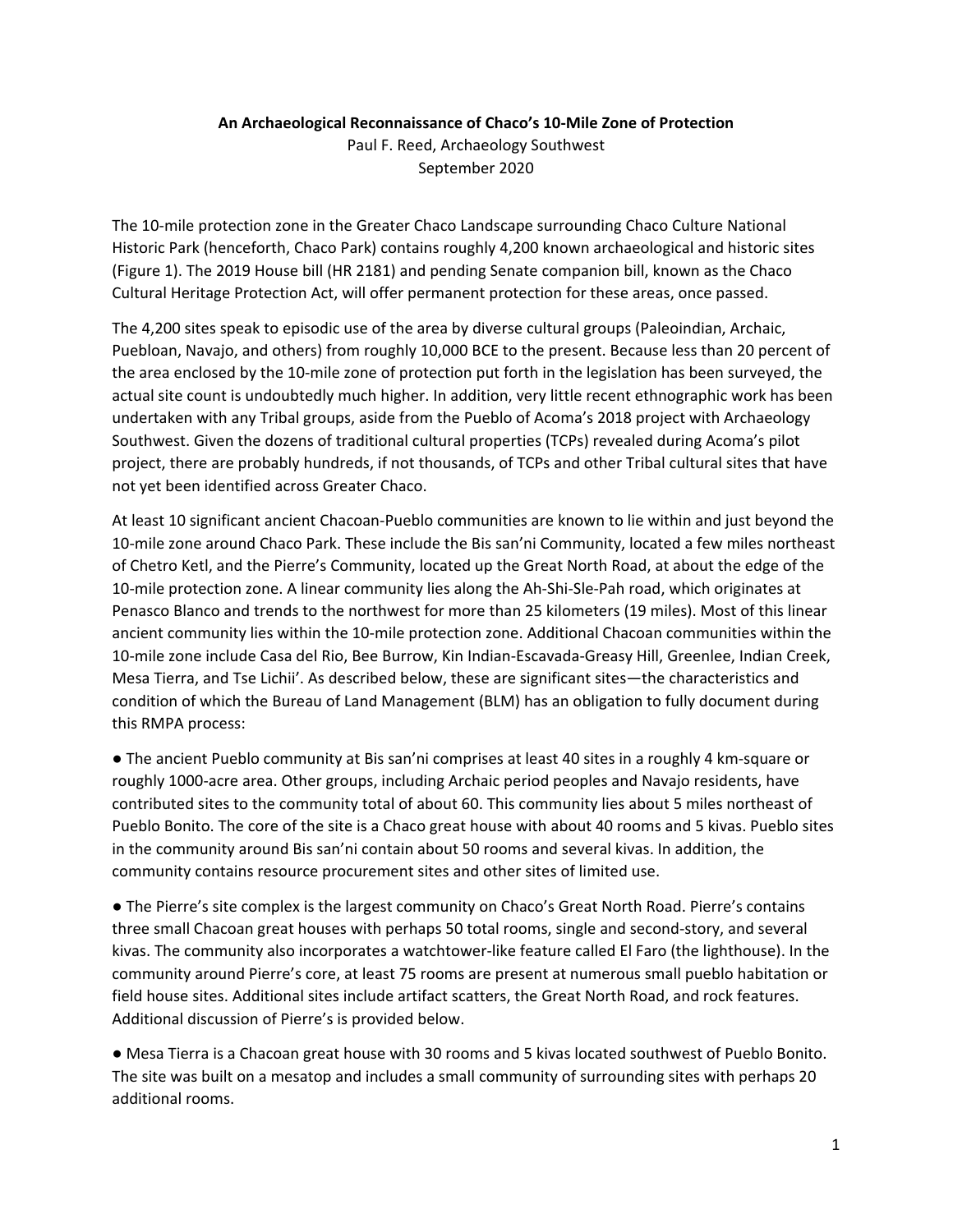● Casa del Rio lies along Chaco's West Road and comprises a great house with perhaps 140 rooms and several large, dense midden areas. An ancient reservoir lies south of the great house. The community around Casa del Rio is largely unknown, due to the lack of archaeological survey.

● Greenlee lies southeast of the Chaco park boundary and consists of a Chacoan great house with 15 rooms and one kiva. It sits on a low mesatop. A Chacoan road segment run to the east of the site. A probable community of small sites surrounds Greenlee but its nature is unclear due to limited archaeological investigation.

● Bee Burrow is a small Chacoan great house with 11 rooms and 2 kivas located south of Pueblo Bonito and the Park boundary. Chaco's South Road passes by the site to the east. Petroglyphs are present along a cliff face southwest of the great house. The community surrounding Bee Burrow is poorly understood but contains dozens of small pueblo sites and perhaps 500 total rooms.

● The Indian Creek community lies west of Chaco and includes two small Chacoan great houses – Casa Cielo and Casa Abajo – and a community of 20 small pueblo sites with over 100 rooms. In addition to the communities listed above, there are others—clusters of sites that may constitute distinct communities and have not yet received detailed examination.

To better understand the nature and extent of cultural resources in the 10-mile zone, Archaeology Southwest undertook a reconnaissance project focusing on the northwest, north, and northeast portions of the 10-mile area. Given the approximately 700,000-acre area encompassed by the zone, completing a pedestrian survey of even a sample of the territory was going to require months of fieldwork. Instead, our focus was twofold: 1) using the New Mexico NMCRIS site database to identify and plot cultural sites in the 10-mile zone; and 2) targeted fieldwork to visit a sample of previously recorded sites and communities.

A primary goal of the work was to identify or confirm cultural communities in the 10-mile zone, with the main criterion being spatial proximity. In several cases, the mix of sites across time periods was substantial. For these areas, then, the geographically proximate sites were not described as discrete communities, but rather as site clusters. Further work will allow greater parsing of the spatial and other data to delineate additional, temporally and culturally distinct communities from the past.

A larger objective in this work is connected to the currently ongoing RMPA and EIS planning process undertaken by the BLM and the Bureau of Indian Affairs (BIA). This goal involved looking at the Greater Chaco Landscape in a new manner, at a different scale than is usually pursued by the Agencies. Typically, Federal Agencies in the western United States treat cultural sites as single phenomena during the Section 106 process. Thus, archaeological contractors identify sites or TCPs during projects, and the projects are redesigned, in most cases, to avoid the resources by 50–100 feet. In rarer cases, such as higher or road construction projects or oil-gas pipelines, the decision is made to conduct test excavations to mitigate effects on the cultural resources.

This primary avoidance policy has spared many cultural resources from outright destruction, but has also resulted in a highly fragmented cultural landscape across many places of the American West, and in particular, across the Greater Chaco Landscape. As a result, many indirect and cumulative effects have built up across Greater Chaco, as the ancient Chacoan-Puebloan landscape has been slowly but persistently in-filled by the industrial infrastructure of the oil-gas industry.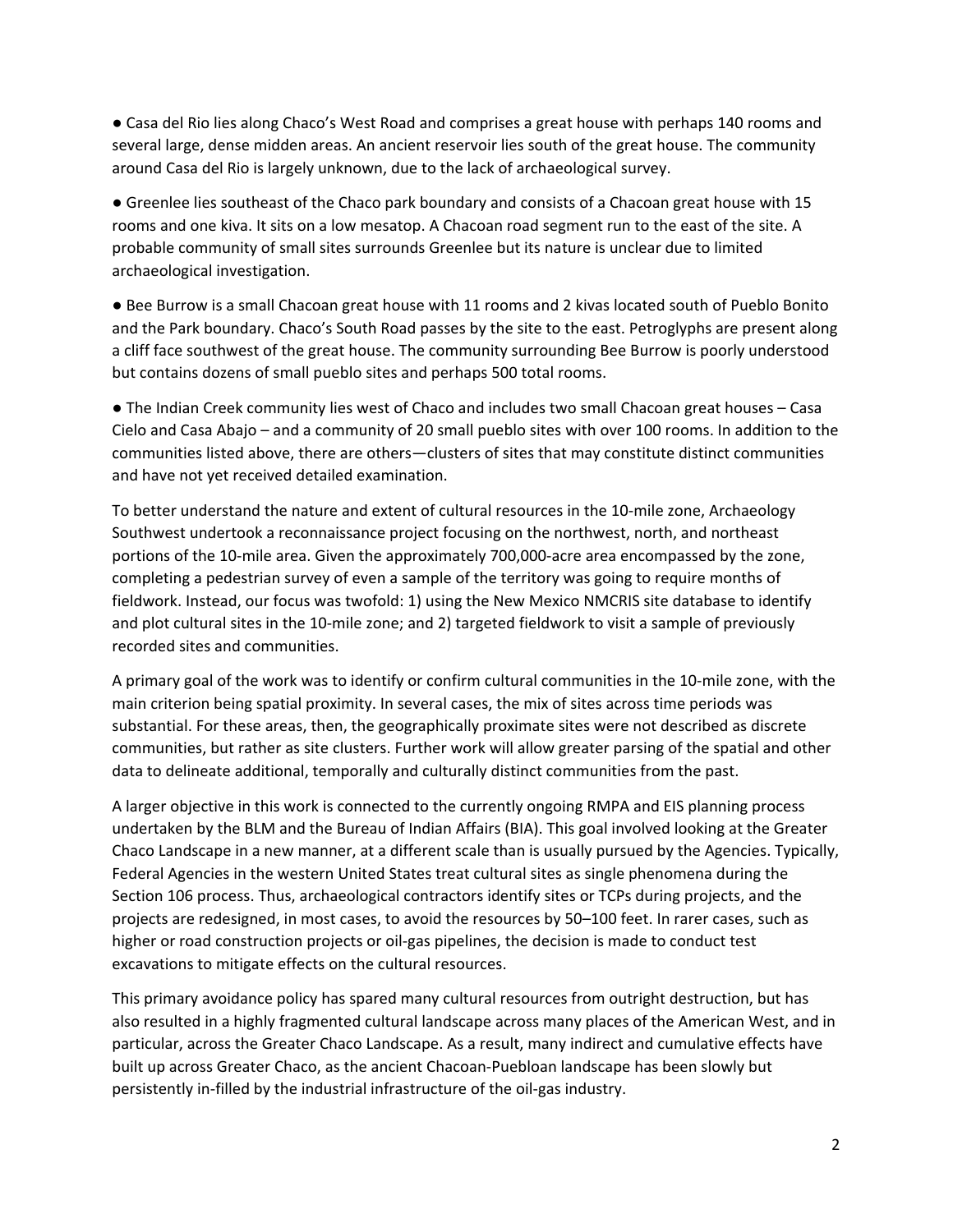In my view, a better perspective looks at cultural sites not in isolation, but as pieces of larger communities on the landscape. This community- or landscape-based approach has been part of archaeological research for nearly 25 years, but it has not appeared in the Agencies' playbook. Although the BLM-Farmington Field Office lands in Greater Chaco are currently leased at more than 90 percent, this landscape-level approach can be implemented to protect communities and site clusters that have not yet seen impacts, such as those seen at the Pierre's Community (see Van Dyke 2017).

In the pages below, I summarize the preliminary findings of the 2020 Chaco 10-Mile Study, highlighting several of the ancient communities and site clusters that were revealed. These findings, in addition to the other communities discussed above, make clear that the 10-mile protection zone contains abundant sites, communities, and poorly understood site clusters that require special protection by the BLM and BIA. However, the Agencies' preferred Alternative C (we are not sure which subalternative may be chosen) offers no protection for any of these sites, site clusters, or communities. Alternative B-1 would offer some protection for this community and all cultural sites on BLM lands in a 10-mile zone around Chaco.

To add to what Van Dyke's study has revealed and what prior BLM GIS-based analysis also showed, I compiled a map of the Pierre's Community and then overlaid the current BLM area of critical environmental concern (ACEC) that was put in place years ago in an effort to protect the community and keep oil-gas development away. Again, as Van Dyke has clearly illustrated, the number and density of oil-gas well pads and other facilities has compromised the viewshed and soundscape around the Pierre's Community. This study and the mapping exercise amplify this message.

Figure 2 shows the exterior boundaries of the ancient Pierre's Community, encompassing at least 160 sites of varying ages (primarily Chacoan with some Archaic, Early Navajo, and Historic Navajo manifestations), with the BLM's ACEC zones of protection shown. The ACECs were designed to protect Pierre's and two sections of the Great North Road, both north and south of the community. As the map shows, however, the ACECs cut through the middle of the community—protecting some sites but not offering any protection for outlying sites that are part of the ancient and historic community. Although the Pierre's Community is recognized as part of the Chaco Culture World Heritage designation, beyond BLM small ACECs, this amazing place has no special protection from oil-gas or other development.

Moving north of the Pierre's Community, we come to a point that is near the northern margin of the 10 mile zone designated by the 2019 House bill HR 2181 and pending Senate companion bill (Figure 3). This site cluster, which I have called "North of Pierre's," includes more than 100 sites of primarily historic Navajo and Archaic ages that lie on predominantly BLM lands. Beyond the initial recording of these sites on various projects, little additional research has been completed. At present, we do not know whether these sites constitute one or more discrete cultural communities. Additional research is necessary to better understand this very interesting site cluster. We do know that the density of sites in this cluster was the main reason that the 2019 legislation drew the protection boundary where it lies. Currently, with the Department of Interior 2019 moratorium on new oil-gas leasing in the 10-mile protection zone expired, this cluster of sites has no protection.

West of the Pierre's Community, we come to another dense cluster of sites identified as the Split Lip Flats cluster, after a local topographic feature (Figure 4). This very dense cluster contains at least 266 sites that are mostly of Middle-Late Archaic, Basketmaker II, and Pueblo I–III origin, located primarily on BLM-managed lands. The Chacoan road known as the Ah-She-Sle-Pah road is shown on the same map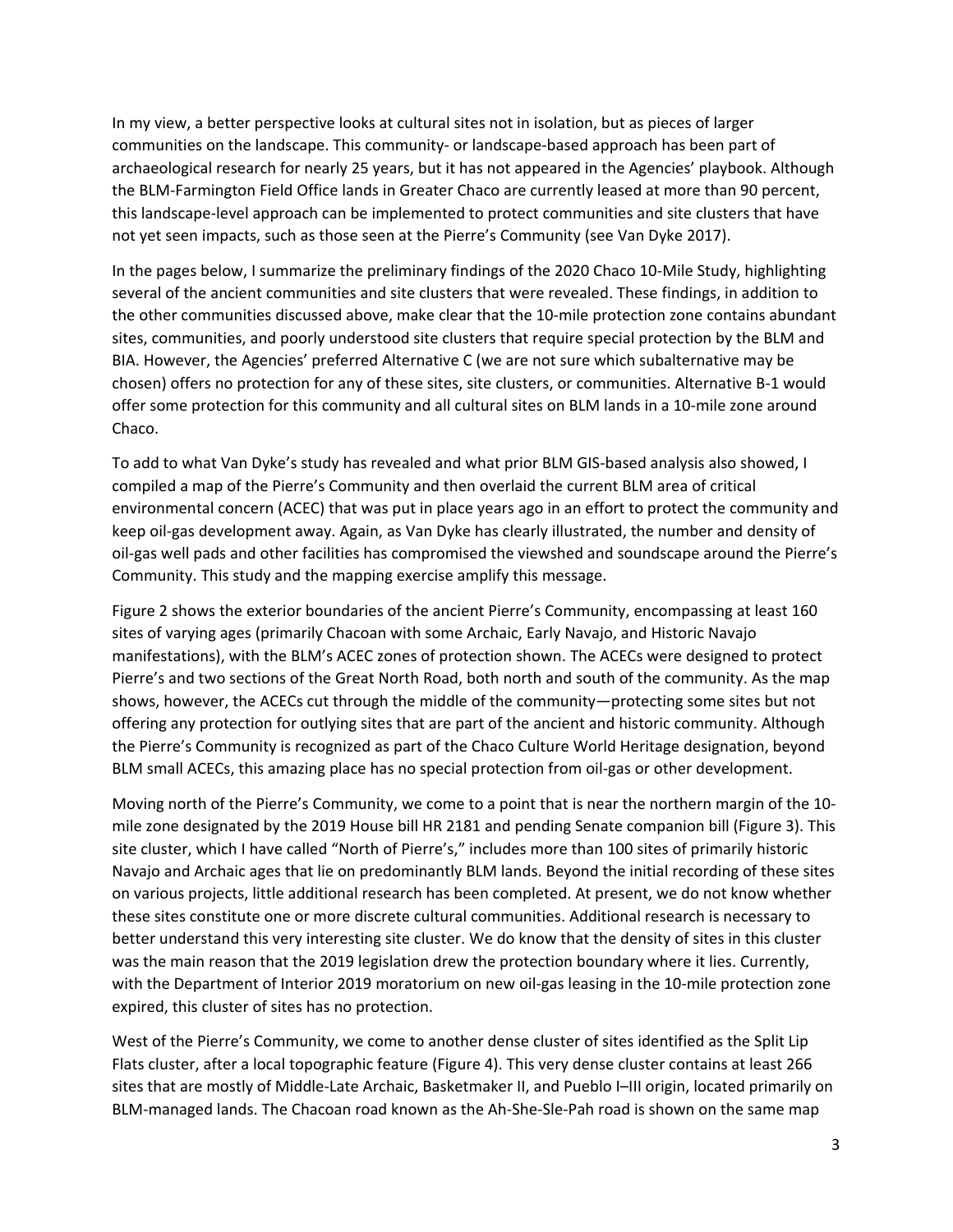(in Figure 4), running northwest from just below the Chaco Canyon sites of Penasco Blanco and pointing to the core of the Split Lip Flats cluster. Although it has been scarcely documented, there is a Pueblo II community in this cluster on the road alignment. More research would help us understand this area northwest of Chaco's boundary. As the map figure shows, there is an ACEC that encompasses a small portion of the Ah-She-Sle-Pah road. The bulk of this dense and poorly understand site cluster and community lies on BLM lands and it is not protected in any way beyond normally Agency protocols.

Heading further south and east, we come to an ancient Chacoan-Puebloan community defined by three great houses known as Kin Indian, Escavada, and Greasy Hill (Figure 5). This community encompasses some BLM land but lies mainly on Navajo Nation allotments and tribal trust lands. Forty sites are known to be part of this community, but additional sites could probably be identified; much of the Navajo land has not been archaeologically surveyed. In addition to the Chacoan era community, earlier Archaic sites and Historic Navajo camps and homesteads are present in the area. Although it abuts Chaco Park, this community and site cluster have no special protection under the current land-use strategies of BLM and BIA, nor is any special protection planned in the RMPA and EIS documents.

Next, we move to the east, past Chaco's boundary and to the community known as Bis san'ni (Figure 6). This Chacoan community was well studied in the late 1970s and early 1980s by Cory Breternitz, Mike Marshall, and others. The community encompasses at least 61 sites that are predominantly Pueblo II in age. Earlier and later Pueblo sites are present, as well as Archaic and Historic Navajo age sites. On the north, the community is largely bounded by the wide swath of Escavada Wash. BLM land is but a small percentage in the Bis san'ni area, mostly on the north end of the Chacoan community. Navajo allotted lands comprise the largest majority. Bis san'ni is recognized as unique Chacoan Outlier and, years ago, BLM placed a small ACEC around the great house structure (not shown in Figure 6). Nonetheless, this small ACEC does not protect most of the community and future oil-gas wells and infrastructure could be placed in close proximity to the great house structure and within the community boundaries.

Lastly, we move north of Bis san'ni to a location near the northeast edge of the 2019 Chaco Cultural Protection Bill boundary. This site cluster is the smallest, with 30 sites, and is identified as the Northeast of Chaco site cluster (Figure 7). The sites are split between Historic Navajo camps and settlement dating between 1880 and 1960, and a range of Archaic and likely Archaic camps and scatter sites. Similar to the North of Pierre's site cluster, these sites are known only through limited, survey-level documentation. Data show the presence of a Navajo community in the area, from 1880 to 1960. Nevertheless, additional research is required to better understand the Navajo community and to tease out the parameters of Archaic period settlement in the cluster, from 5500 to 800 BCE. This site cluster is probably the most atrisk of all discussed here, because companies working in the Mancos Shale oil development have placed many wells in the area just beyond the site-cluster boundary and the 10-mile boundary. If the BLM and BIA do not honor the 10-mile protection zone in this area, it is very likely that the sites in this cluster will become mere islands of "preserved" remnants of Navajo and Archaic cultures embedded within a highly industrialized modern landscape.

This group of six ancient and historic communities and site clusters is just a sample of those that lie within the 10-mile protection zone. Along with the 8 previously described Chacoan communities (Pierre's and Bis san'ni are in both groups), they clearly illustrate the high density of cultural and historic sites in this area directly adjacent to Chaco Culture National Historic Park. These findings again reinforce our understanding that the 10-mile zone of protection is not an arbitrary boundary. The 10-mile zone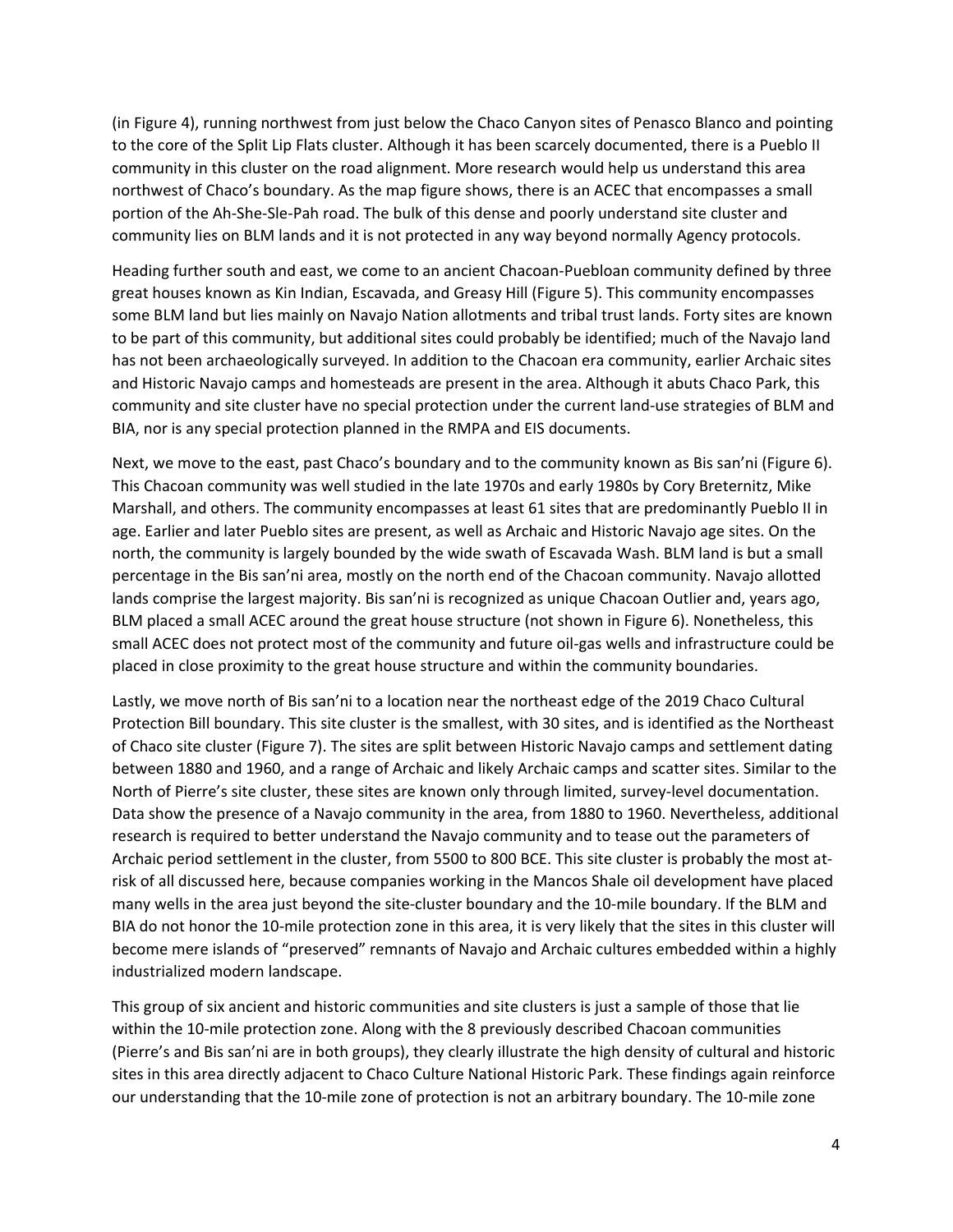contains irreplaceable ancient and historic sites and communities that merit much more protection than BLM and BIA policy and regulations currently provide.

In conclusion, I would encourage the Agencies to adopt Alternative B-1, which provides for a 10-mile zone of protection and would protect most of these sites and communities. I also encourage the Agencies to make use of the NMCRIS site database to identify areas where cultural and historic sites do **not** occur in high frequencies and densities, and where modern Navajo families are **not** living, to prioritize these areas for any future oil-gas leases. The current system allowing industry to choose areas they want to develop has clearly not worked well for the protection of cultural sites in Greater Chaco. It has resulted in the impacts described above for the Pierre's Community, as well as other site locations.

Why not manage this highly sensitive cultural landscape with a different approach? BLM and BIA could proactively identify areas of possible leasing where the Mancos Shale formation is present, where no families are currently living, and where sites densities are low. These areas could then be vetted by interested Pueblos and Tribes, and cultural resource concerns could be front-loaded into the process, instead of waiting until oil companies have purchased lease parcels and are committed to specific locales for oil-gas well pads, pipelines, road, and other infrastructure.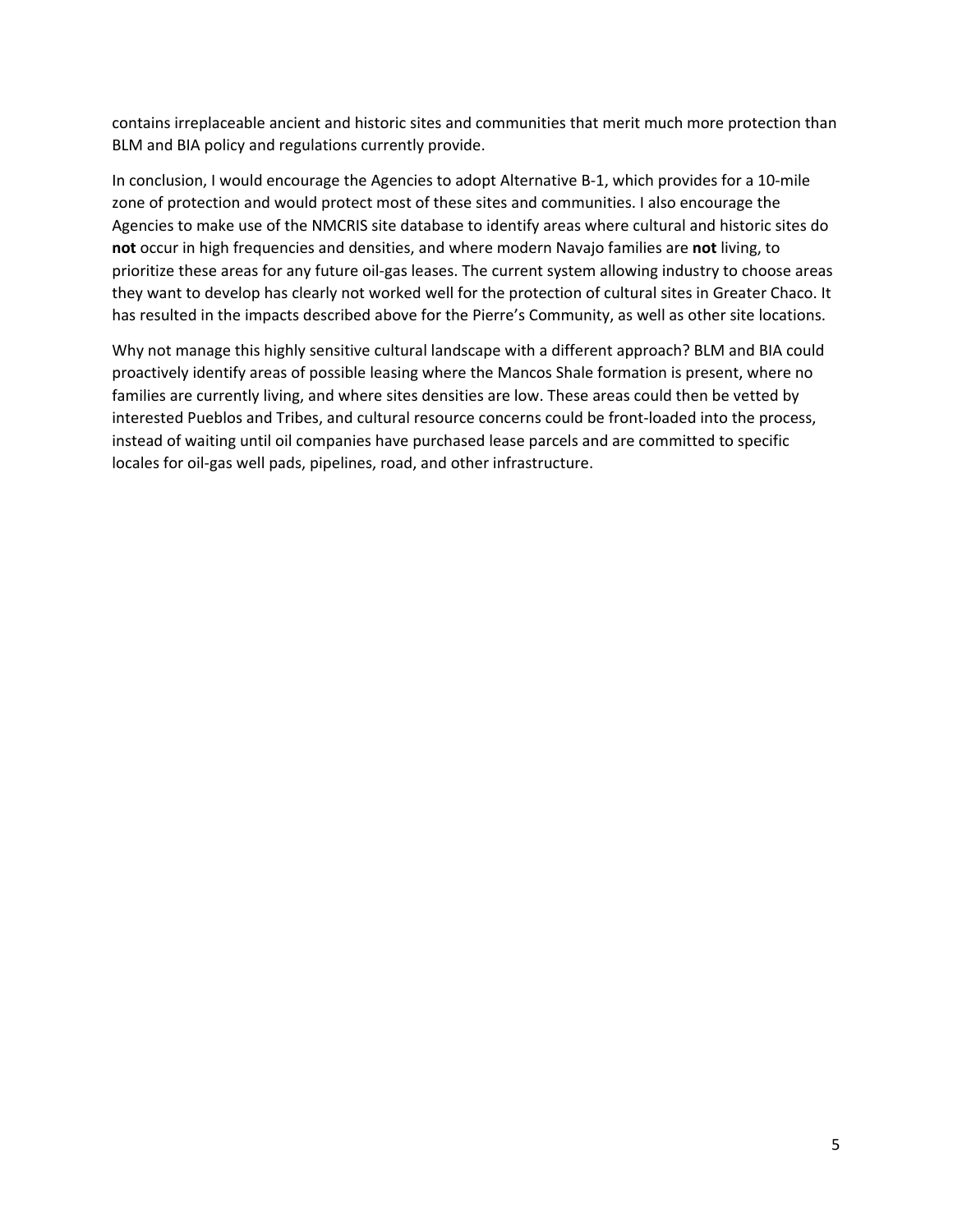

Figure 1. Map of the Greater Chaco Landscape showing boundaries of the 10-mile protection zone and rough site density (200-m offset, trimmed to 10-mile boundary, and blurred).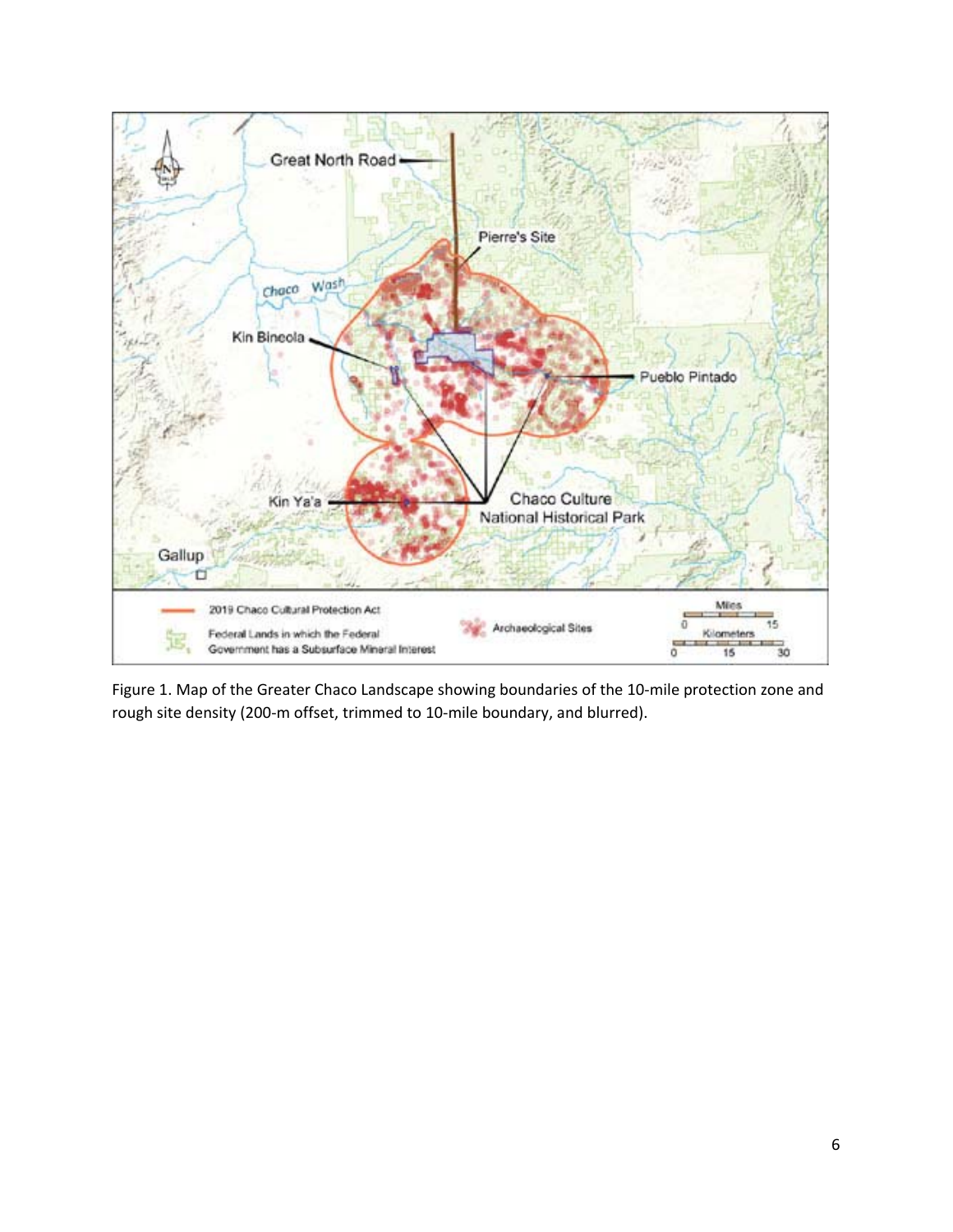

Figure 2. Map showing boundary of Pierre's Community, edge of 10-mile protection zone, and BLM's ACEC zones.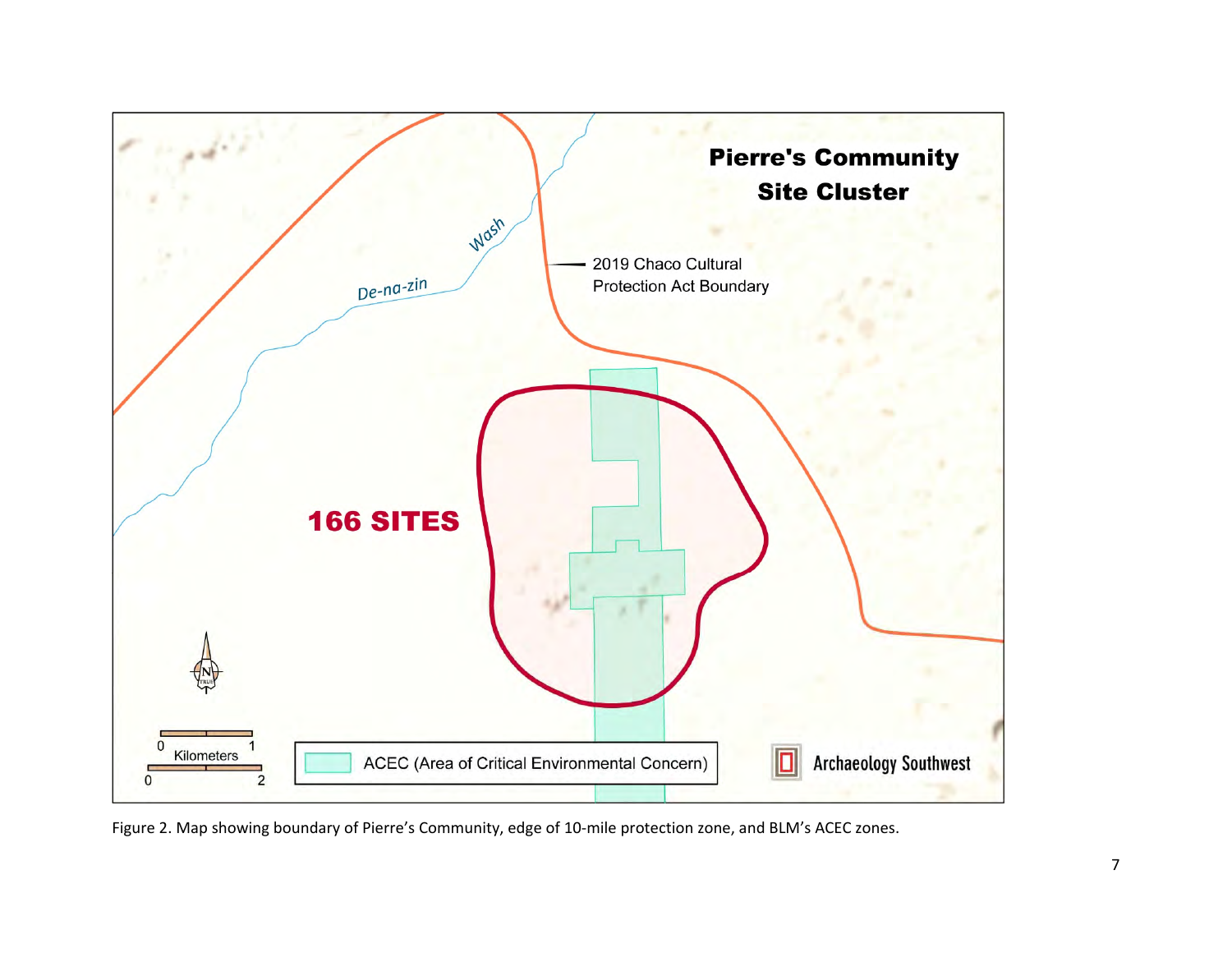

Figure 3. Map showing North of Pierre's site cluster and edge of 10-mile protection zone.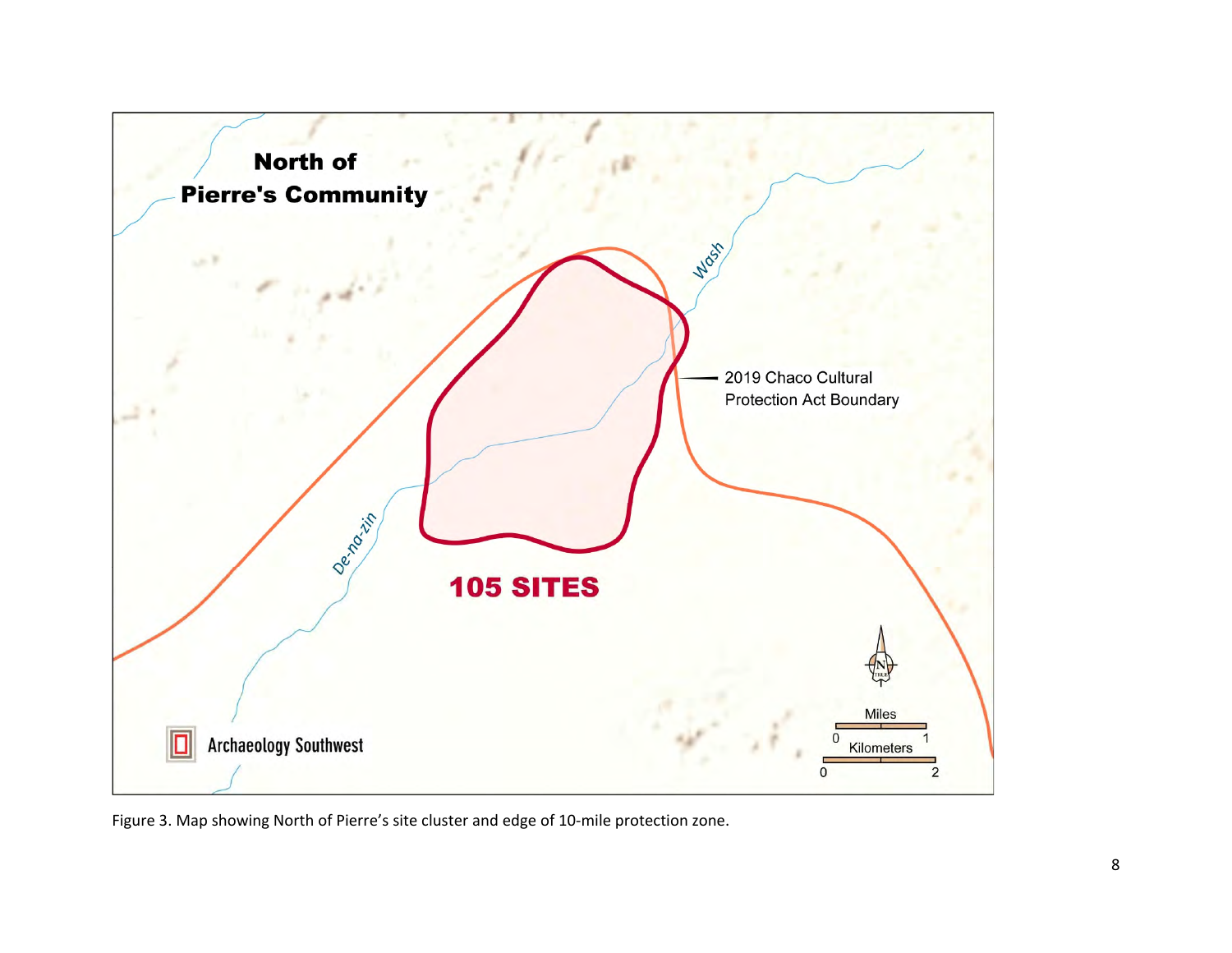

Figure 4. Map showing Split Lip Flat site cluster boundary, Ah-She-Sle-Pah road alignment, and edge of 10-mile protection zone.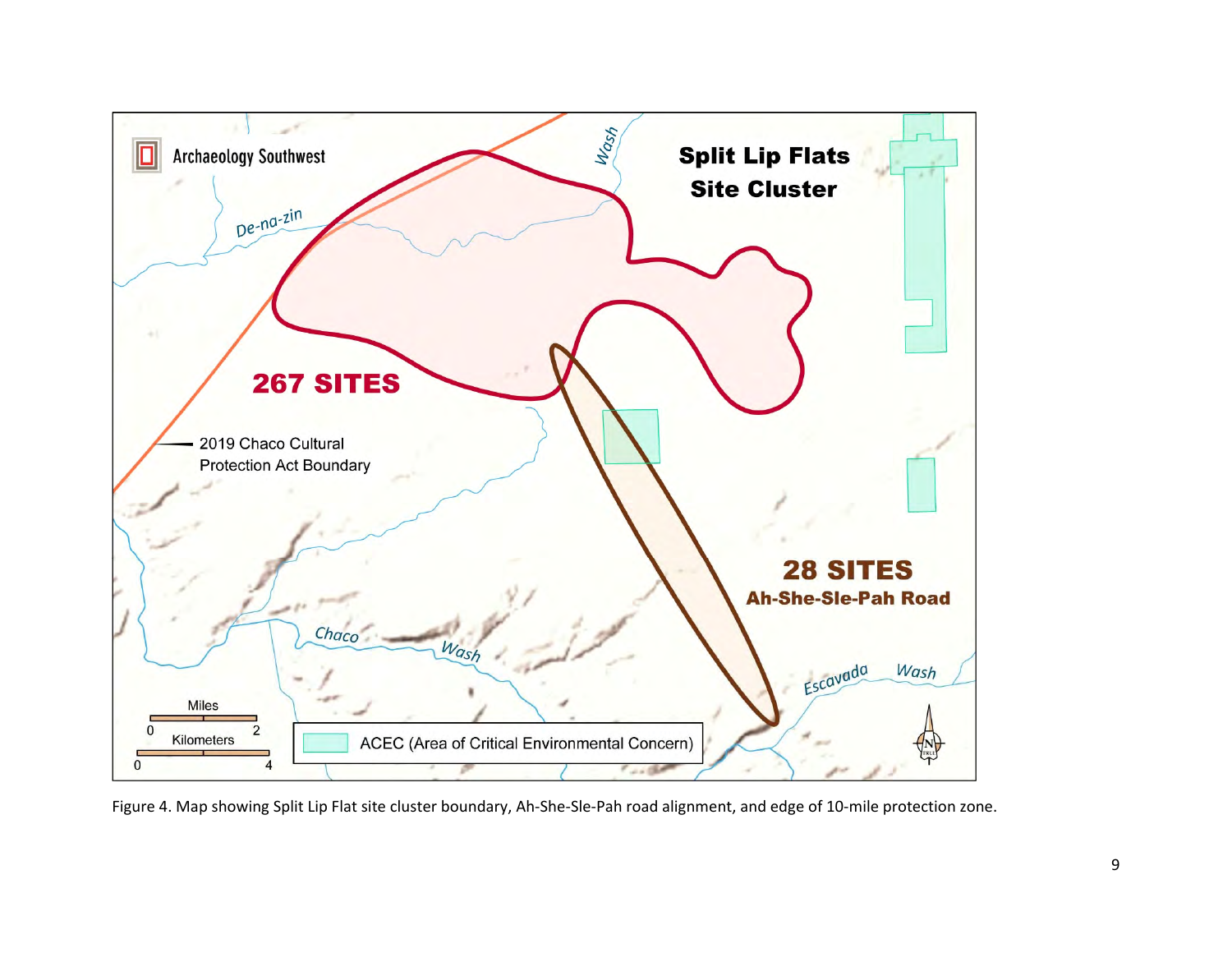

Figure 5. Map showing Kin Indian-Escavada-Greasy Hill community and site cluster boundary and edge of 10-mile protection zone.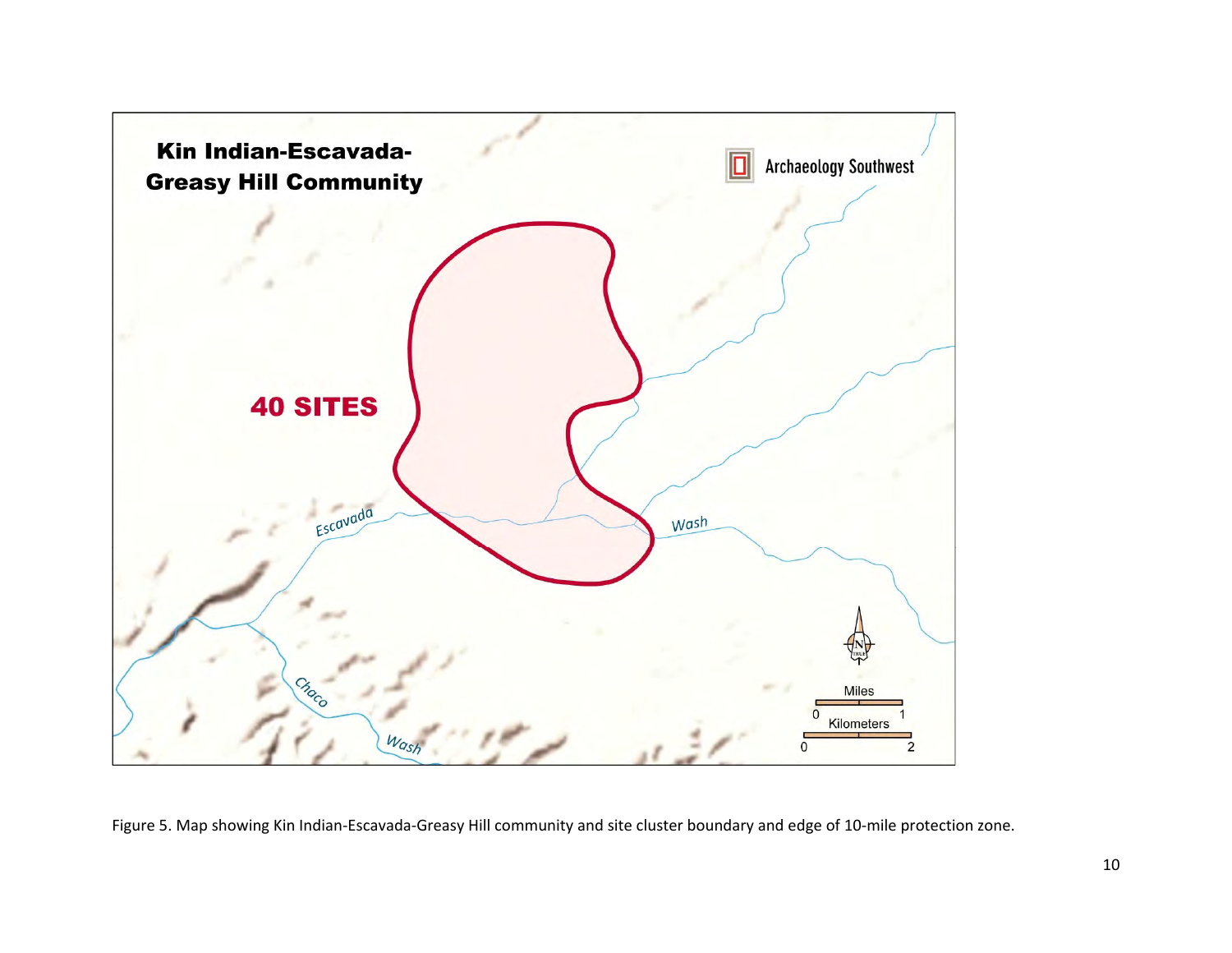

Figure 6. Map showing Bis san'ni Community boundary and edge of 10-mile protection zone.